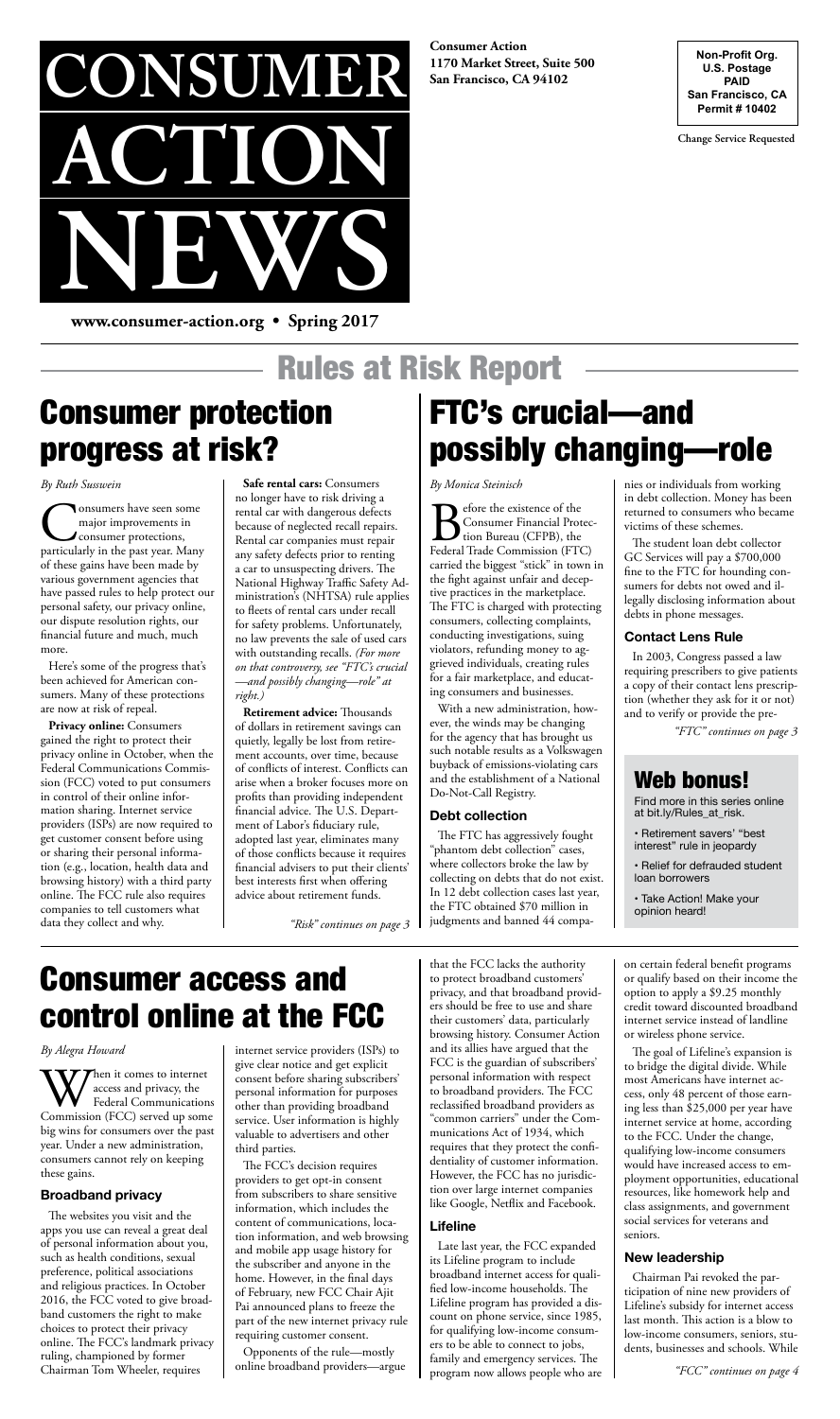## **Consumer Action**

### **[www.consumer-action.org](http://www.consumer-action.org)**

Consumer Action has been a champion of underrepresented consumers nationwide since 1971. A non-profit 501(c)(3) organization, Consumer Action focuses on financial education that empowers low- and moderate-income and limited-English-speaking consumers to financially prosper.

By providing financial education materials in multiple languages, a free national hotline and ongoing financial services research, Consumer Action helps consumers assert their rights in the marketplace and make financially savvy choices.

### **Advice and referral hotline**

Submit consumer complaints to our hotline: **[www.consumer-action.org/hot](http://www.consumer-action.org/hotline/complaint_form/)[line/complaint\\_form](http://www.consumer-action.org/hotline/complaint_form/) (415) 777-9635** *Chinese, English and Spanish spoken*

## **San Francisco**

*1170 Market Street, Suite 500 San Francisco, CA 94102 (415) 777-9648 Email: [info@consumer-action.org](mailto:info@consumer-action.org)*

**Ken McEldowney** Executive Director

**Michael Heffer** Business Manager **Kathy Li** Director, San Francisco (SF) Office **Nani Susanti Hansen**

Associate Director, SF Office **Audrey Perrott**

Associate Director, Outreach & Training

**Monica Steinisch** Senior Associate, Editorial

**Jamie Woo** Community Outreach Manager

**Joseph Ridout** Consumer Services Manager

**Cui Yan Xie** Project Associate

**Vickie Tse** Development Coordinator

With the speed and pur-<br>pose of a wrecking ball,<br>the new administration have kicked pose of a wrecking ball, many in Congress and off 2017 with attacks on critical consumer and environmental protections. The actions seem mostly an effort to reduce regulations considered overly burdensome to business. Using a little known tool called the Congressional Review Act (CRA), lawmakers are able to streamline repeal of recent rules and ban federal agencies from ever crafting substantially similar rules.

**Hazel Kong** Administrative Associate/ Consumer Advice Counselor

**Angela Kwan** Web Manager

**Ricardo Perez** Mail Room Operations

**Rose Chan** Consumer Advice Coordinator

**Schelly Gartner, Tasneem Pitalwala, Ralph Stone** Consumer Advice Counselors

**Alden Chan, Robert La, Michelle Liu** Support

## **Los Angeles**

*(213) 624-4631*

**Nelson Santiago** Community Outreach Manager **Linda Williams** Community Outreach & Training Manager

## **Washington, DC**

*(202) 544-3088* **Linda Sherry** Director, National Priorities **Ruth Susswein** Deputy Director, National Priorities (Editor, *Consumer Action News*) **Lauren Hall** Associate, National Priorities **Alegra Howard** Associate, National Priorities

*Consumer Action News is printed by the Dakota Printing Company. We use Bitly. com to shorten lengthy internet URLs.*  © Consumer Action 2017

## Risks to progress in consumer protection

*By Lauren Hall*

**P** Affordable Care Act (AC.<br>
commonly known as Ob.<br>
acare, health insurers could den Affordable Care Act (ACA),

Right now, anti-consumer lawmakers are using the CRA in an attempt to eliminate dozens of rules, including the Consumer Financial Protection Bureau's prepaid card rule. If Congress votes to disapprove the rule, the legal protections on prepaid card fraud losses, error resolution and fee disclosures will no longer apply.

**L** commonly known as Obamacare, health insurers could deny consumers coverage for health issues the consumer experienced prior to the date of coverage. These preexisting conditions ranged from cancer to pregnancy. Under the ACA, insurance companies are no longer legally permitted to deny coverage—or charge individuals more—for pre-existing conditions. This change alone has put millions of Americans at ease, knowing they can receive, and afford, crucial healthcare coverage.

The Federal Communications Commission's (FCC) rules on internet privacy and net neutrality (a free and open internet) are also under attack. These FCC mandates strengthen consumer protections by prohibiting internet service providers (ISPs) from using customers' information without their explicit consent, and banning telecommunications companies from blocking or slowing access to the internet for certain consumers by not delivering information in an equal or neutral way. However, new FCC Chairman Ajit Pai has begun to roll back these rules. *(For more, see "Consumer access and control online at the FCC" on page 1.)*

A multitude of advocacy organizations, including Consumer Action, have long urged the FCC to protect consumers' privacy online

> Congress and the Trump Administration have said they will repeal the Affordable Care Act, but no replacement plan had been released by press time. While very popular with much of the public, it is unclear if these essential healthcare protections will remain. Consumer Action hopes they survive, and we'll fight to keep them.  $\blacksquare$

(*[bit.ly/2lCL9KE](http://bit.ly/2lCL9KE)*). One ally, Susan Grant of the Consumer Federation of America, cited Verizon's "super cookie" tracking system as a type of behavior these rules were designed to stop. Through the program, Verizon was keeping close tabs on its wireless customers' website activity without providing any choice in the matter.

Lawmakers have also introduced dangerous new bills like the Midnight Rules Relief Act, which would allow Congress to bundle federal agency rules together and ban them, and the Regulations from the Executive in Need of Scrutiny (REINS) Act, which would require votes by both the U.S. House and Senate to approve *each* significant rule issued by a federal agency. This would undoubtedly slow or stop most regulations and reduce agency authority.

> Susswein continued, "No matter whom we voted for in November, consumers must reach their representatives to stand together and stand up for the one agency that has had our backs time and again: the  $CFPB.$ "

While Consumer Action and its allies are busy battling current attacks on consumer protections, we simultaneously are keeping a close eye on those yet to come, such as President Trump's threats to repeal the Affordable Care Act (ACA). Despite the flashpoint of the administration's dislike of the ACA, a record number of people (nearly 6.4 million) recently signed up for 2017 insurance coverage through the federal healthcare exchange. Unfortunately, experts agree that a wholesale repeal of the law without replacement would lead to losses of healthcare coverage for 20 million or more people. According to an Urban Institute report, "The number of uninsured people would rise from 28.9 million to 58.7 million in 2019, an increase of 29.8 million people (103 percent)." Ironically, many of the counties that voted for Donald Trump in the election also had bigger increases in ACA health

## Healthcare protections have grown under ACA

### *By Lauren Hall*

The ACA also mandated that insurers would be required to cover certain critical services that were sometimes considered elective. For instance, the National Women's Law Center reported that in 2013, maternity benefits were included in a mere 12 percent of individual plans. Once the ACA went into effect, all



new healthcare plans were required to include maternity and newborn care, as well as other critical services, like mental health treatment and children's dental and vision care. Prior to the ACA, health insurers typically dropped young people (dependents) from their parents' plans at the age of 19 or upon graduation from college. The ACA mandated that dependents could stay on their parents' health insurance plans until age 26. The law was straightforward on this: Regardless of marital status, educational pursuits or financial status, dependent coverage would stay the same until age 26. Another major benefit of the ACA has been that it prohibits health plans from putting annual or lifetime dollar limits on most of the benefits you receive. This is particularly valuable to those who are diagnosed with a costly chronic medical condition. Insurers must continue to pay for ongoing treatment without capping coverage or cost.

The ACA allows millions of lowincome families to afford health insurance because it offers robust subsidies for those who enroll in its marketplace plans but cannot afford the standard premiums.

insurance coverage than that of the national overall rate, according to the *Wall Street Journal*.

At particular risk of repeal is a planned Medicaid expansion; costsharing reductions that lower the cost of ACA coverage for consumers; and the individual mandate that requires nearly all Americans to have health insurance.

Last, but certainly not least, are lawmakers' endless and increasingly hostile attacks on the Consumer Financial Protection Bureau (CFPB). The federal Bureau's sole mission is to protect consumers from bad actors in the financial marketplace (like predatory lenders, big banks that charge consumers exorbitant and unfair fees, harassing debt collectors and much more). The reason the Bureau is under attack? It has proposed rules that would rein in payday lending, where smalldollar loans (with 300-plus-percent interest rates) are often oversold to vulnerable consumers, trapping them in an endless cycle of debt, and forced arbitration (a legal practice that blocks consumers from taking companies to court). Learn more about mandatory arbitration here: *[www.fairarbitrationnow.org/](http://www.fairarbitrationnow.org/)*. The CFPB's proposed rule would preserve the rights of consumers to participate in class action lawsuits, an opportunity that is often blocked by companies as a condition of service.

As Consumer Action's Ruth Susswein points out (*[bit.ly/2lCT3nm](http://bit.ly/2lCT3nm)*), certain lawmakers and the administration "want to cripple the CFPB or starve it by draining its funding…These lawmakers also seek to replace its one accountable director with a weaker, politically-appointed leader to dilute the agency's effectiveness."

**Help protect these rules!** Use Consumer Action's free Take Action! Center (*[www.consumer](http://www.consumer-action.org/action)[action.org/action](http://www.consumer-action.org/action)*) to email your elected officials.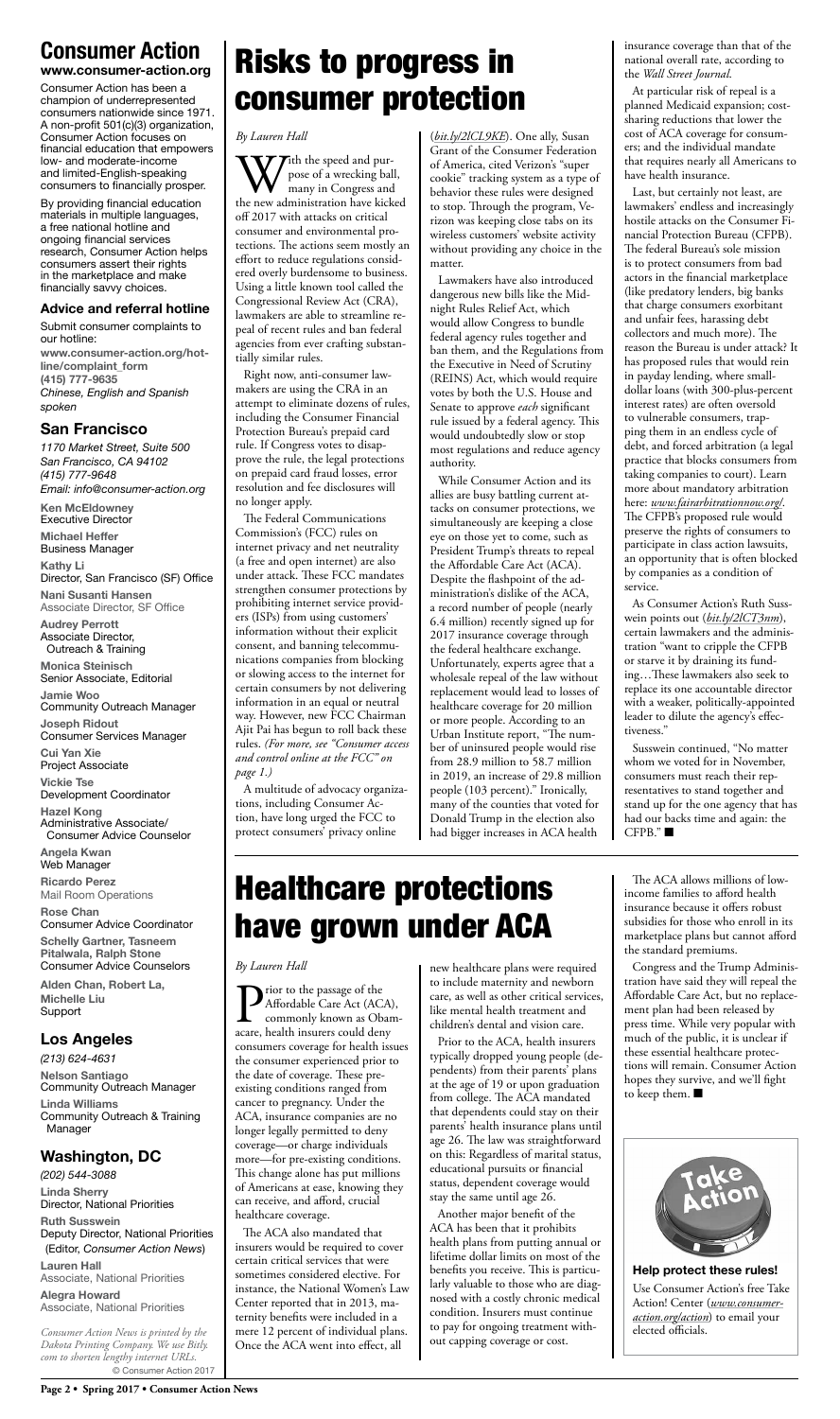## **Risk**

### *Continued from page 1*

## **FTC**

### *Continued from page 1*

The rule's April start date has been delayed for additional review. Read more about the Department of Labor rule at *<http://bit.ly/2mBlEhG>*.

**Healthcare coverage:** Americans are required to obtain at least a minimal level of health insurance coverage under the Affordable Care Act, or Obamacare, to ensure access to health care. The law brought popular reforms to the health insurance industry, such as allowing 20-somethings to remain on their parents' plans, automatic approval for those with pre-existing conditions, and subsidies to help low-income families pay health insurance premiums. But conservatives strongly oppose the law and have vowed to repeal it. *(For more, see "Healthcare protections have grown under ACA" on page 2.)*

**Online reviews:** The Consumer Review Freedom Act now protects consumers who choose to criticize a company online in such popular forums as Yelp and Angie's List. The Act prevents companies from using "gag clauses" in customer contracts to prevent public criticism and protects consumers from being fined or sued by companies when they post honest, yet negative, reviews online.

**Class action lawsuits:** The Consumer Financial Protection Bureau (CFPB) has proposed a plan to eliminate mandatory bans on class action lawsuits in consumer contracts. Class action suits are brought on behalf of a group—or "class"—of consumers seeking to stop a corporate practice, when each person's claim would be too small to justify the cost of an individual lawsuit. Class action suits bring accountability to the market by challenging unfair, deceptive or predatory corporate practices. This proposed rule is now targeted for termination.

### **Rules at risk**

Many of these consumer protections are now at risk of being dismantled under a new administration and Congress. President Donald Trump and Republican congressional leaders have promised to "repeal and replace" Obamacare, leaving many consumers fearful about future access to health care.

Both bodies have threatened to abolish the Obama Administration's cornerstone of financial reform, the Dodd-Frank Wall Street Reform and Consumer Protection Act, which created the only federal consumer financial watchdog agency, the CFPB.

Time will tell how many of these regulatory rollbacks will happen and what their impact will be. Consumer Action is part of a coalition strongly opposing repeal of these critical consumer protections. To learn more about the protections that are at risk, read the articles in this newsletter and visit *[RulesAtRisk.](http://www.rulesatrisk.org)*  $$ 

scription to authorized third parties, like contact lens sellers. The goal was to make it easier for consumers to comparison shop for contact lenses while ensuring that lens sales were made only with a valid pre**ription** 

In his second week in office, the new president issued an executive order to review Dodd-Frank with an eye toward significantly scaling back federal regulations designed to make the financial industry more accountable. The president also directed the Department of Labor to review and consider repeal of the new rule protecting consumers' retirement savings. For more about the Department of Labor rule, read "Retirement savers' 'best interest' rule in jeopardy," at *<http://bit.ly/2mBlEhG>*.

"Regulation has actually been horrible for big business, but it's been worse for small business," the president told reporters.

Some GOP members of Congress have had the CFPB on their hit lists for as long as the Bureau has existed,

believing that the consumer financial regulator is too powerful and independent. *(To learn more about the Bureau's successes, see "Gains for consumers' financial protection" on page 4.)*

The Congressional Review Act (CRA) gives Congress the ability to strike down dozens of rules that were issued to protect the public. With little debate and no opportunity for appeal, the CRA allows lawmakers to repeal rules that date as far back as June 2016. While a president can veto congressional actions, President Trump has signaled he supports efforts to use the CRA to further the conservative agenda. Worse, the CRA prevents regulators from issuing rules that are "substantially similar" to those repealed by the act. The Senate's first use of the CRA was to file a resolution to repeal the CFPB rule to ensure that prepaid card users' money is safe and sound. The long-awaited rule requires card issuers to provide fraud protection, fee disclosures and error resolution for cardholders.

Rules at risk of repeal cover financial, environmental, health and safety protections. Examples include the:

• FCC's new privacy protections that prevent online tracking without consumer permission;

• updates to the Nursing Home Reform law to prevent exploitation, abuse and neglect; and

• Department of Education's "Borrower Defense" rule allowing students to apply for loan forgiveness when their colleges have defrauded them or closed.

> The FTC is headed by five Commissioners, nominated by the president and confirmed by the Senate, each serving a seven-year term. No more than three Commissioners can be of the same political party. Democratic Commissioner Terrell McSweeny was appointed by President Barack Obama and sworn in in April 2014. President Trump will have the opportunity to choose three new commissioners although one of them will have to be a Democrat or an Independent. While it's impossible to predict exactly what changes and challenges are to come, the FTC climate appears to be changing focus. With the recent exit of Jessica Rich, director of the FTC's Bureau of Consumer Protection, after 26 years, consumer advocates have expressed concern that the agency might be entering a period where consumer protection and privacy take a back seat to the interests of big business. To review more of the FTC's recent actions, see the FTC's "Commission Actions" page (*[www.ftc.gov/](https://www.ftc.gov/news-events/commission-actions)*  $new$ *s-events/commission-actions*).

After finding widespread disregard of the Contact Lens Rule, the FTC decided to require contact lens prescribers to keep a copy of a patient's prescription with the patient's signature of receipt on file for at least three years. In a national poll this January, Consumer Action, like the FTC, found that many contact lens wearers had no idea they were supposed to be given a copy of their lens prescription at the eye doctor's office. Consumer Action submitted its poll results and comments to the FTC and joined a coalition letter with consumer groups and companies united in support of the FTC amendments.

### **Cramming victims**

The FTC has filed charges against companies that "cram" charges onto bills for horoscopes, celebrity gossip, ringtones, "love tips" and other

subscription text messages.

In December, the FTC announced that 2.7 million AT&T customers would share \$88 million in compensation, representing the most money ever recouped for victims of mobile cramming. Mobile cramming is when unauthorized thirdparty charges are added to customers' wireless bills. Checks and credits were issued to affected customers earlier this year.

In February, the FTC also mailed refund checks totaling nearly \$20 million to more than 617,000 T-Mobile customers who had thirdparty charges placed on their bills but did not participate in T-Mobile's refund program.

### **DeVry student redress**

The FTC announced a \$100 million settlement with DeVry, a forprofit vocational training college. The lawsuit charged that the school misled prospective students with ads touting high employment rates and income levels upon graduation. DeVry will pay \$49.4 million in cash to students who were harmed by the deceptive ads, and will provide \$50.6 million in debt relief.

The debt being forgiven includes the full balance owed—\$30.35 million—on all private unpaid student loans that DeVry issued to undergraduates between September 2008 and September 2015, and \$20.25 million in student debts for tuition, books and lab fees. See Consumer Action's Class Action Database (*[www.consumer-action.org/lawsuits](http://www.consumer-action.org/lawsuits)*) to learn more or make a claim.

## **Used-car buyers**

The FTC's Used Car Rule requires car dealers to display a window sticker, known as the Used Car Buyer's Guide, on all cars they sell. The Guide discloses whether the dealer is offering to sell the used car "as is" (without a warranty) or with a warranty. If the sale is with a warranty, the Guide discloses the length of coverage, percentage of repair costs the dealer will pay, and vehicle systems the warranty covers.

The FTC recently revised the Guide. It now directs consumers to:

• obtain a vehicle history report (from NMVTIS, at *[www.](https://www.vehiclehistory.gov/) [vehiclehistory.gov](https://www.vehiclehistory.gov/))*,

• learn if a car has a history of severe damage or a tainted title, and

• check for open safety recalls that would need repair.

The window sticker also changed the description of an "as is" sale to more accurately reflect state warranty law and to advise Spanishspeaking consumers to ask for the Buyer's Guide in Spanish.

### **Demanding more**

Rental cars with safety defects are generally prohibited from being rented to consumers until the defects are repaired. But beware: That is not the case for used cars being sold.

In the last year, the FTC filed complaints against CarMax and other large used car dealers for touting their rigorous inspections of their "certified" used cars despite not clearly disclosing unrepaired safety recalls to customers. However, in late 2016, the agency proposed settlements with CarMax, Asbury Automotive Group and West-Herr Automotive Group that would allow the dealers to advertise recalled used cars, even "certified" vehicles, with serious safety defects as being "safe" or "subject to a rigorous inspection" without repairing the problems. The FTC proposed that dealers include a disclaimer in their advertising that clearly states they sell cars that "may be subject to recalls for safety issues that have not been repaired." Dealers would also be required to remind consumers in writing, at the point of sale, to check for unrepaired safety recalls.

Advocates have long argued that disclosing the need to check for safety recalls was not enough to protect used-car buyers. If the agency was not going to require car dealers to make safety repairs prior to selling used cars under recall, a coalition of advocates, including Consumer Action, urged the FTC in formal comments (*[bit.ly/2mTXbjL](http://bit.ly/2mTXbjL)*) to withdraw the proposed agreements in order to prevent consumers from having to deal with insufficient and contradictory information prior to purchase. The groups stated that it can be dangerous and confusing to buy a so-called '"certified" used car that remains unrepaired for safety defects.

In February, Consumers for Auto Reliability and Safety (CARS) and five other advocacy groups sued the FTC for failing to protect consumers from used car recall dangers. The consumer advocates are seeking to overturn the agency's proposed consent orders.

## **Future in flux**

With two open seats (out of five) on the Commission, President Trump has the opportunity to give the FTC a Republican majority for the first time since the Bush administration. Indeed, Trump's appointment of Republican Maureen Ohlhausen as the FTC's acting chair may offer some indication of what we can expect. Ohlhausen, while supportive of the FTC mandate to protect consumers from fraud, deception and unfair practices, is a critic of undue government regulation and expressed "worry that the FTC imposes unnecessary and disproportionate costs on business" in a recent speech.